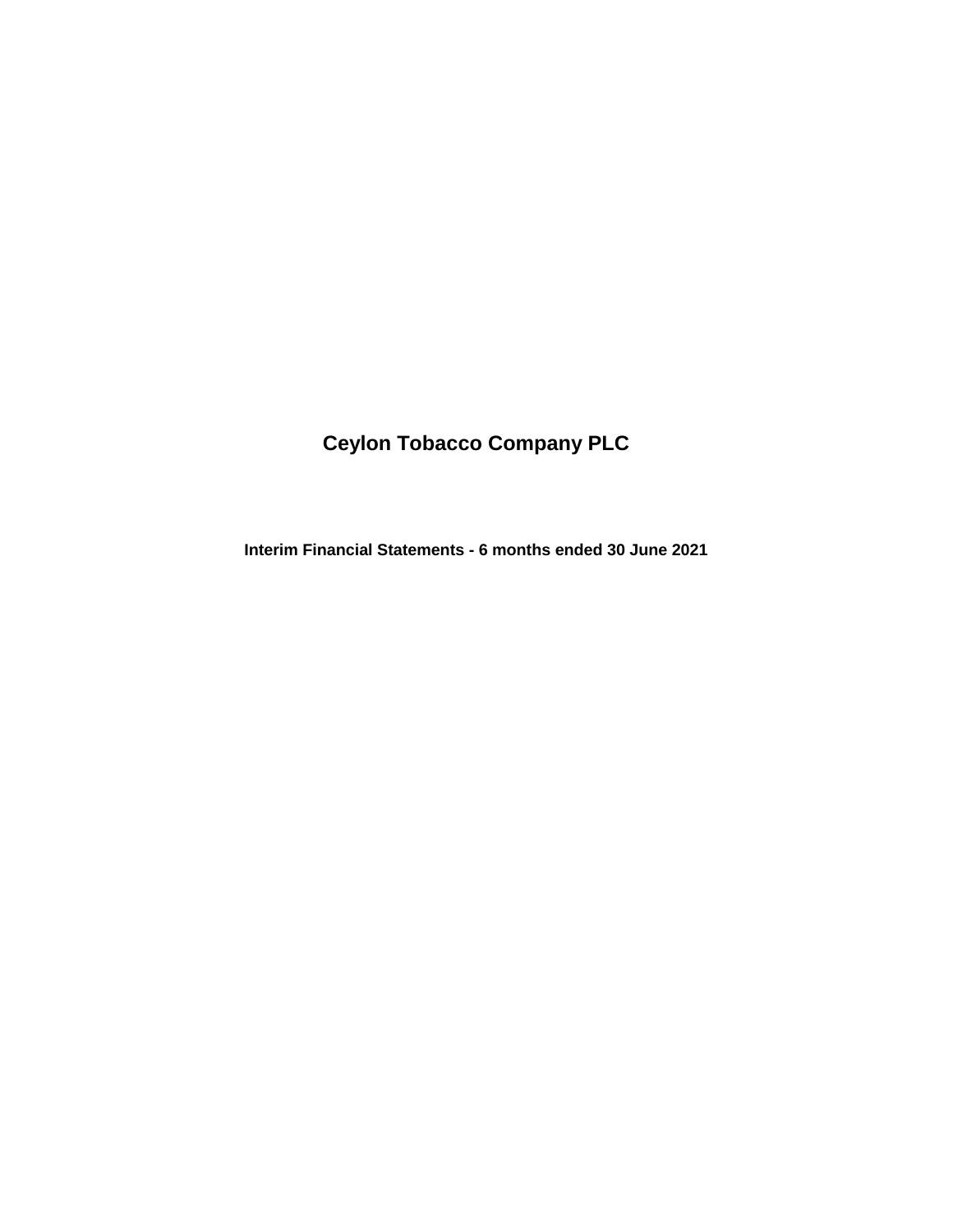### **Ceylon Tobacco Company PLC**

#### **Summary of Performance for the 3 months ended 30th June 2021**

The Company's performance in the three months ended 30th June 2021 was impacted by the movement restrictions imposed on account of the Covid-19 pandemic third wave, which saw sales volumes decline by 16% in comparison to the first quarter of the year. However, the period under review showed improvement in comparison to the same period last year which was significantly impacted by the Covid-19 pandemic first wave lockdown. Consequently, the Company's turnover and Government revenue through Excise and other levies increased in comparison to the same period last year.

Robust sales plans to mitigate impacts of the pandemic disruptions and continuous review of the cost base for optimization facilitated the delivery of profitability and ensured the Company's ability to deliver sustainable value to shareholders. The Company's profit before income tax for the period in review recorded LKR 6.4Bn, while the Company's profit after tax for the three months ended 30th June 2021 reported as LKR 3.9Bn.

The Company is committed towards the continuation of business activities subject to strict compliance with employee health and safety guidelines and other directions of the Government and is cautiously optimistic of the future in anticipation of effective management of the Covid-19 pandemic and gradual revival of the economy.

#### **Dividends**

The Directors recommend a second interim dividend of Rs. 19.00 per share to be paid by the 10th September 2021.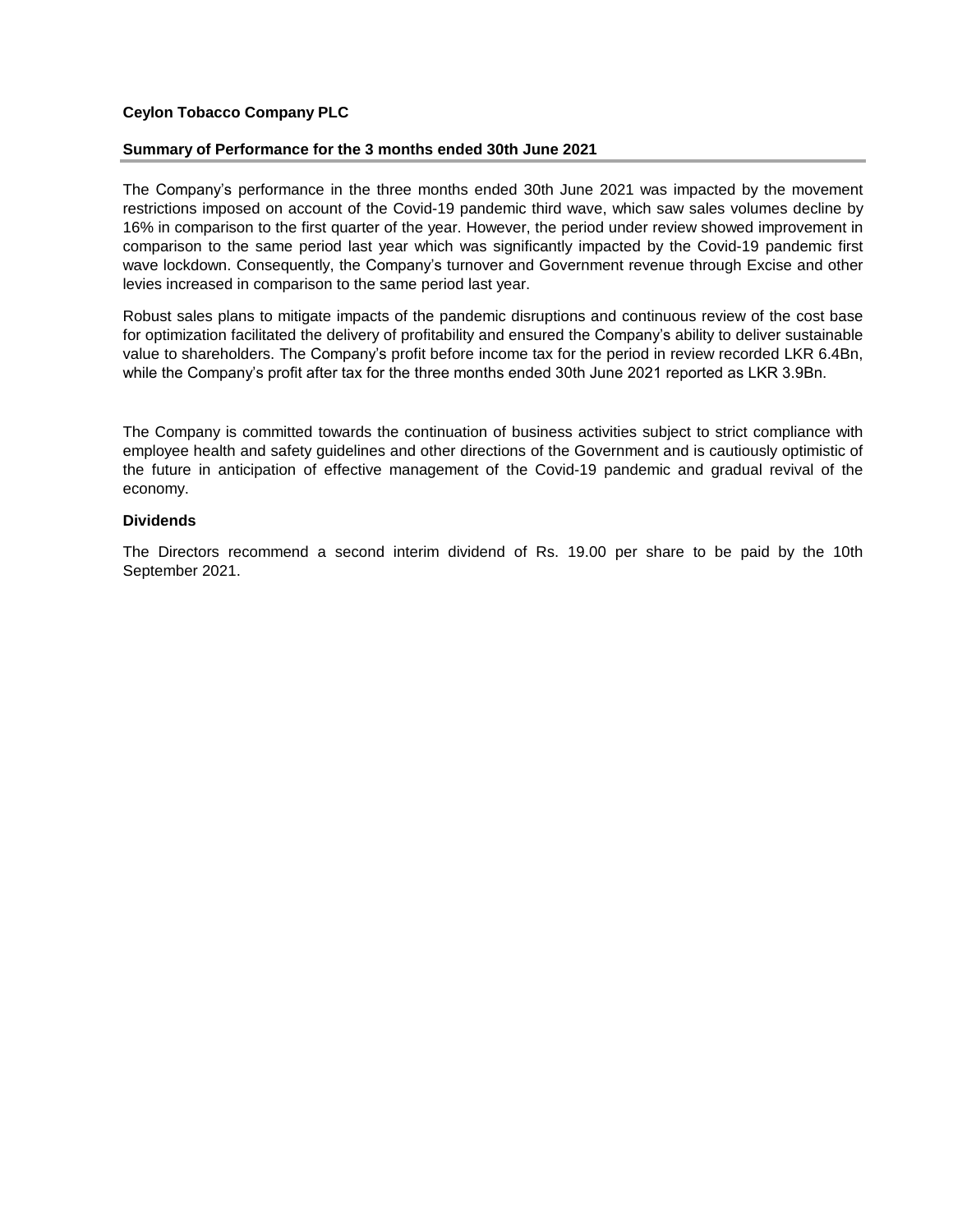## **Statement of Profit or Loss and Other Comprehensive Income**

**(all amounts in Sri Lanka Rupees millions)**

|                                              | 3 months ended 30 June |                   | 6 months ended 30 June |            |
|----------------------------------------------|------------------------|-------------------|------------------------|------------|
|                                              | 2021                   | 2020              | 2021                   | 2020       |
|                                              | <b>Un-audited</b>      | <b>Un-audited</b> | <b>Un-audited</b>      | Un-audited |
| Turnover                                     | 30,016                 | 24,176            | 64,775                 | 58,414     |
| <b>Government Levies</b>                     | (22, 309)              | (18, 641)         | (48, 669)              | (44, 577)  |
| Revenue                                      | 7,707                  | 5,535             | 16,106                 | 13,837     |
| Other operating income                       | 10                     | 22                | 17                     | 23         |
| Raw material used                            | (496)                  | (434)             | (1, 135)               | (1,048)    |
| Employee benefit expense                     | (324)                  | (236)             | (653)                  | (546)      |
| Depreciation & amortisation expense          | (81)                   | (86)              | (167)                  | (165)      |
| Other operating expenses                     | (552)                  | (782)             | (1,327)                | (1,652)    |
| Net finance income                           | 117                    | 177               | 225                    | 439        |
| Profit before income tax                     | 6,381                  | 4,196             | 13,066                 | 10,888     |
| Income tax expenses                          | (2,466)                | (1,094)           | (5,232)                | (3,856)    |
| Profit for the period                        | 3,915                  | 3,102             | 7,834                  | 7,032      |
| <b>Other Comprehensive Income</b>            |                        |                   |                        |            |
| Re-measurement of defined benefit obligation | 6                      | (90)              | 48                     | (70)       |
| Total comprehensive income for the period    | 3,921                  | 3,012             | 7,882                  | 6,962      |
| Earnings Per Share (basic and diluted)       | 20.90                  | 16.56             | 41.82                  | 37.54      |

The Notes form an integral part of these Interim Financial Statements.

………………………………………

Umair Luqman **Finance Director** Date : 12th August 2021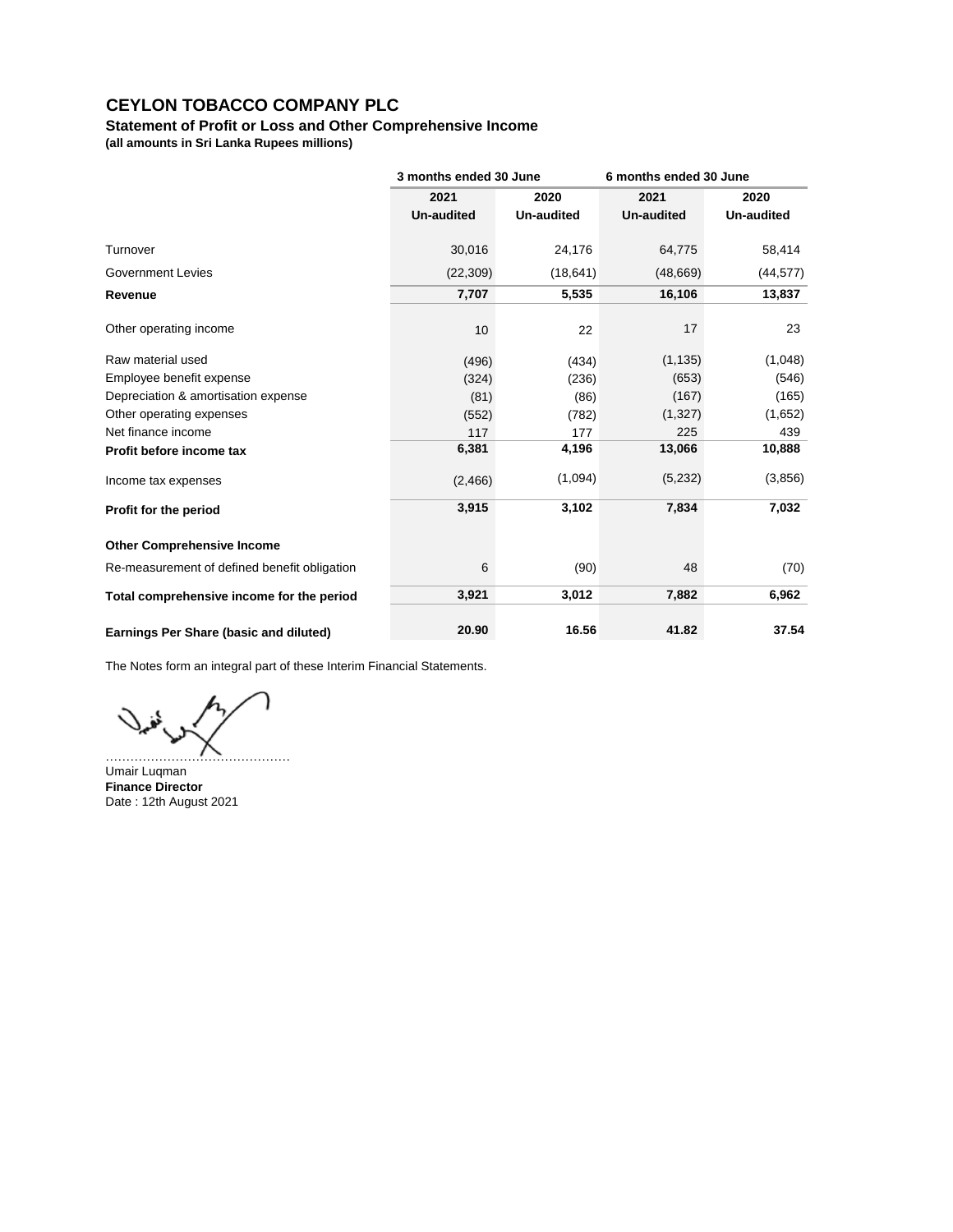**Statement of Financial Position**

**(all amounts in Sri Lanka Rupees millions)**

|                                                           | 30-Jun            | 31-Dec         |
|-----------------------------------------------------------|-------------------|----------------|
|                                                           | 2021              | 2020           |
| <b>Assets</b>                                             | <b>Un-audited</b> | <b>Audited</b> |
| <b>Non-current assets</b>                                 |                   |                |
| Property, plant and equipment                             | 4,948             | 4,682          |
| Intangible assets                                         | 1                 | 2              |
| Employee benefit asset                                    | 215               | 181            |
| Other receivables                                         | 108               | 112            |
| <b>Total non-current assets</b>                           | 5,272             | 4,977          |
| <b>Current assets</b>                                     |                   |                |
| Inventories                                               | 3,836             | 3,732          |
| Trade and other receivables                               | 5,634             | 3,230          |
| Cash and cash equivalents                                 | 6,490             | 9,782          |
| Asset held for sale                                       |                   | ä,             |
| <b>Total current assets</b>                               | 15,960            | 16,745         |
|                                                           |                   |                |
| <b>Total assets</b>                                       | 21,232            | 21,721         |
| <b>Equity and Liabilities</b>                             |                   |                |
| Equity                                                    |                   |                |
| Stated capital                                            | 1,873             | 1,873          |
| Retained earnings                                         | 4,927             | 2,729          |
| Total equity attributable to equity holders               | 6,800             | 4,602          |
| <b>Non-current liabilities</b>                            |                   |                |
| Unfunded retirement benefit obligation                    | 0                 | 0              |
| Deferred tax liabilities                                  | 492               | 396            |
| Lease liabilities<br><b>Total non-current liabilities</b> | 41                | 84             |
|                                                           | 533               | 480            |
| <b>Current liabilities</b>                                |                   |                |
| Trade and other payables                                  | 4,398             | 7,827          |
| Lease liabilities                                         | 88                | 105            |
| <b>Current taxation</b>                                   | 5,423             | 4,967          |
| Dividends payable                                         | 3,733             | 3,465          |
| Unclaimed dividends                                       | 257               | 275            |
| <b>Total current liabilities</b>                          | 13,899            | 16,639         |
| <b>Total liabilities</b>                                  | 14,432            | 17,119         |
| <b>Total equity and liabilities</b>                       | 21,232            | 21,721         |
| Net Asset Per Share                                       | 36.30             | 24.57          |

The Notes form an integral part of these Interim Financial Statements.

I certify that these financial statements have been prepared in compliance with the requirements of the Companies Act, No. 07 of

2007.

Umair Luqman **Finance Director** Date : 12th August 2021

The Board of Directors is responsible for the preparation and presentation of these financial statements.

Approved and signed for and on behalf of the Board of Directors:

. d

Nedal Salem Umair Luqman<br> **Managing Director and CEO** The Triance Director **Managing Director and CEO**<br>Date: 12th August 2021

Date : 12th August 2021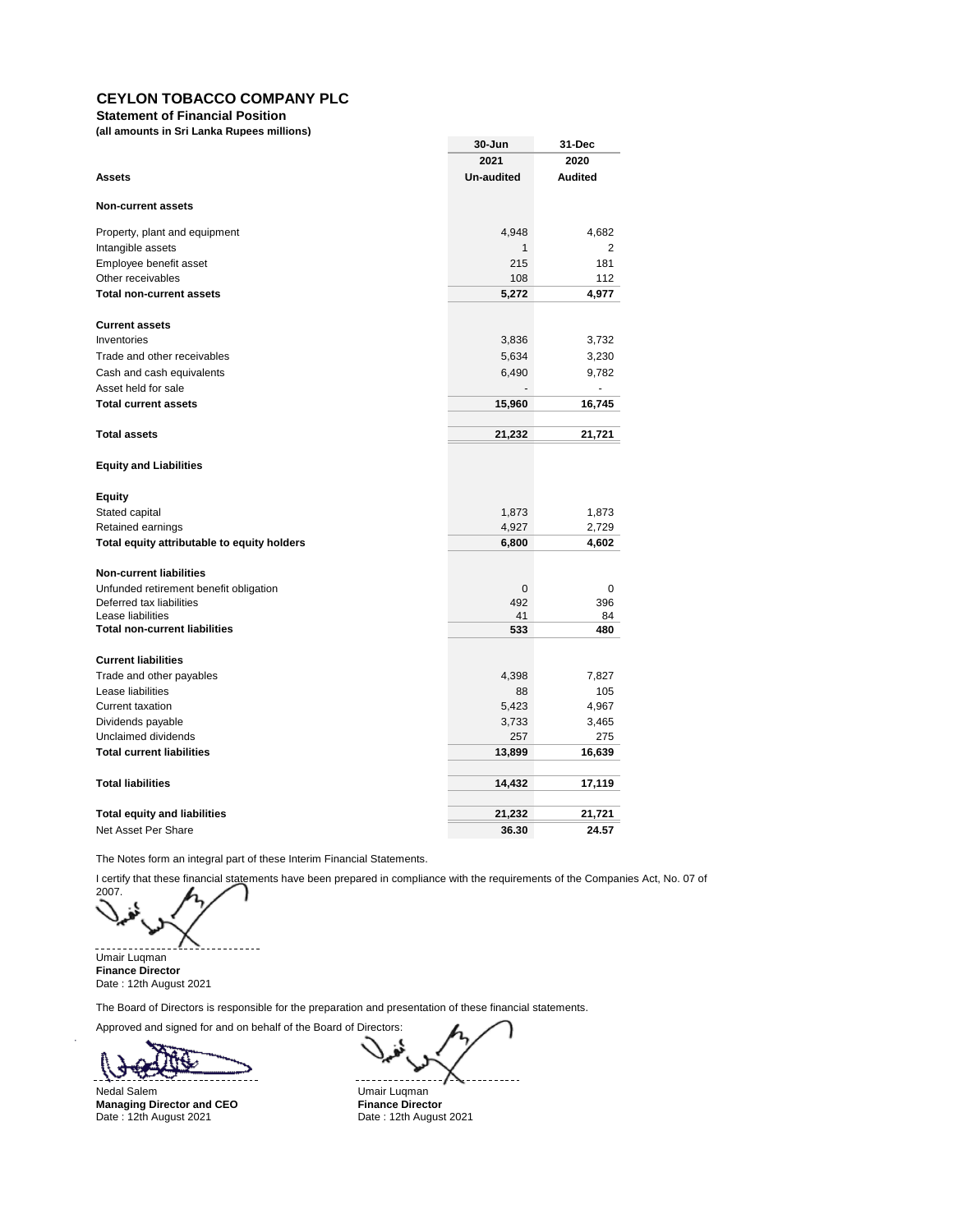#### **Statement of Changes in Equity**

**(all amounts in Sri Lanka Rupees millions)**

|                                                                           | <b>Stated</b><br>capital | <b>Retained</b><br>earnings | Total   |
|---------------------------------------------------------------------------|--------------------------|-----------------------------|---------|
| Balance at 1 January 2020                                                 | 1,873                    | 2,750                       | 4,623   |
| Profit for the period                                                     |                          | 7,032                       | 7,032   |
| Other comprehensive income                                                |                          | (70)                        | (70)    |
| Total comprehensive income for the period                                 |                          | 6,962                       | 6,962   |
| Transactions with owners of the Company, recognised directly in<br>equity |                          |                             |         |
| Write back of unclaimed dividends                                         |                          |                             |         |
| <b>Dividends</b>                                                          |                          | (5,831)                     | (5,831) |
| <b>Total transactions with shareholders</b>                               |                          | (5,831)                     | (5,831) |
| Balance at 30 June 2020 (Un-audited)                                      | 1,873                    | 3,881                       | 5,754   |
| Profit for the period                                                     |                          | 8,546                       | 8,546   |
| Other comprehensive income                                                |                          | 72                          | 72      |
| Total comprehensive income for the period                                 |                          | 8,618                       | 8,618   |
| Transactions with owners of the Company, recognised directly in           |                          |                             |         |
| equity                                                                    |                          |                             |         |
| Write back of unclaimed dividends                                         | ٠                        | 66                          | 66      |
| <b>Dividends</b>                                                          |                          | (9,835)                     | (9,835) |
| <b>Total transactions with shareholders</b>                               |                          | (9,769)                     | (9,769) |
| Balance at 31 December 2020 (Audited)                                     | 1,873                    | 2,729                       | 4,602   |
| Balance at 1 January 2021                                                 | 1,873                    | 2,729                       | 4,602   |
| Profit for the period                                                     |                          | 7,834                       | 7,834   |
| Other comprehensive income                                                |                          | 48                          | 48      |
| Total comprehensive income for the period                                 |                          | 7,882                       | 7,882   |
| Transactions with owners of the Company, recognised directly in<br>equity |                          |                             |         |
| Write back of unclaimed dividends                                         | ٠                        |                             |         |
| <b>Dividends</b>                                                          |                          | (5,684)                     | (5,684) |
| <b>Total transactions with shareholders</b>                               |                          | (5,684)                     | (5,684) |
| Balance at 30 June 2021 (Un-audited)                                      | 1,873                    | 4,927                       | 6,800   |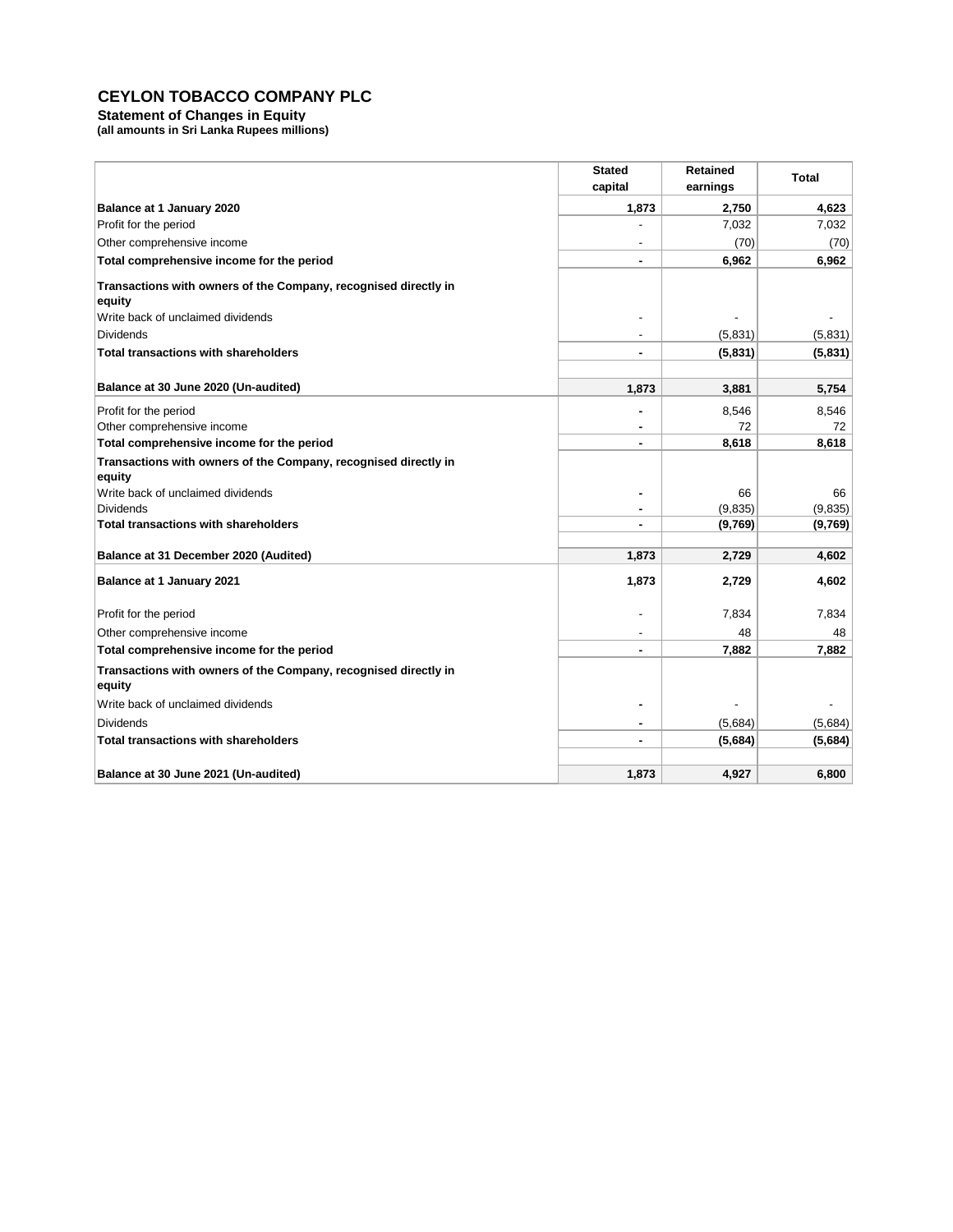## **Statement of Cash Flows**

**(all amounts in Sri Lanka Rupees millions)**

|                                                              | 06 months ended 30 June |                |
|--------------------------------------------------------------|-------------------------|----------------|
|                                                              | 2021                    | 2020           |
|                                                              | <b>Un-audited</b>       | Un-audited     |
| Cash flows from operating activities                         |                         |                |
| Profit before Tax                                            | 13,066                  | 10,888         |
| Adjustments for:                                             |                         |                |
| Depreciation & amortisation expense                          | 166                     | 164            |
| Interest expense                                             | 9                       | 13             |
| Interest income                                              | (234)                   | (452)          |
| Write off of property, plant & equipment                     | 2                       |                |
| Net interest on retirement benefit obligations               | 14                      | 9              |
| Provision for obsolete inventories and doubtful Debts        | $\overline{2}$          | 61             |
| Operating profit before working capital changes              | 13,025                  | 10,683         |
| Changes in working capital                                   |                         |                |
| Inventories                                                  | (87)                    | (418)          |
| Trade & other receivables                                    | (2, 418)                | (1,226)        |
| Trade & other payables                                       | (3, 429)                | (5, 974)       |
| Cash generated from operations                               | 7,091                   | 3,065          |
|                                                              |                         |                |
| Interest received                                            | 234                     | 452            |
| Interest paid                                                | (9)                     | (13)           |
| Gratuity paid - unfunded scheme<br>Income tax paid           | (4,680)                 | (0)<br>(6,278) |
| Net cash generated from operating activities                 | 2,636                   | (2,774)        |
|                                                              |                         |                |
| Cash flows from investing activities                         |                         |                |
| Purchase and construction of property, plant & equipment     | (433)                   | (71)           |
| Purchase of intangible assets                                |                         |                |
| Net cash used in investing activities                        | (433)                   | (71)           |
|                                                              |                         |                |
| Cash flows from financing activities                         |                         |                |
| Dividends paid                                               | (5, 387)                | (7,306)        |
| Unclaimed dividends paid                                     | (48)                    | (6)            |
| Payment of finance lease liabilities                         | (60)                    | (56)           |
| Net cash outflow from financing activities                   | (5, 495)                | (7, 368)       |
|                                                              |                         | 1,150          |
| Net increase/ (decrease) in cash & cash equivalents          | (3,292)                 | (10, 213)      |
|                                                              |                         |                |
| Cash & cash equivalents at the beginning of year             | 9,782                   | 16,845         |
| Increase/ (Decrease) in cash                                 | (3,292)                 | (10, 213)      |
| Cash & cash equivalents at the end of the period             | 6,490                   | 6,632          |
|                                                              |                         |                |
|                                                              |                         |                |
| Analysis of cash & cash equivalents at the end of the period |                         |                |
| Cash in hand & bank balances                                 | 4,490                   | 3,632          |
| Short term investments                                       | 2,000                   | 3,000          |
| Total cash & cash equivalents                                | 6,490                   | 6,632          |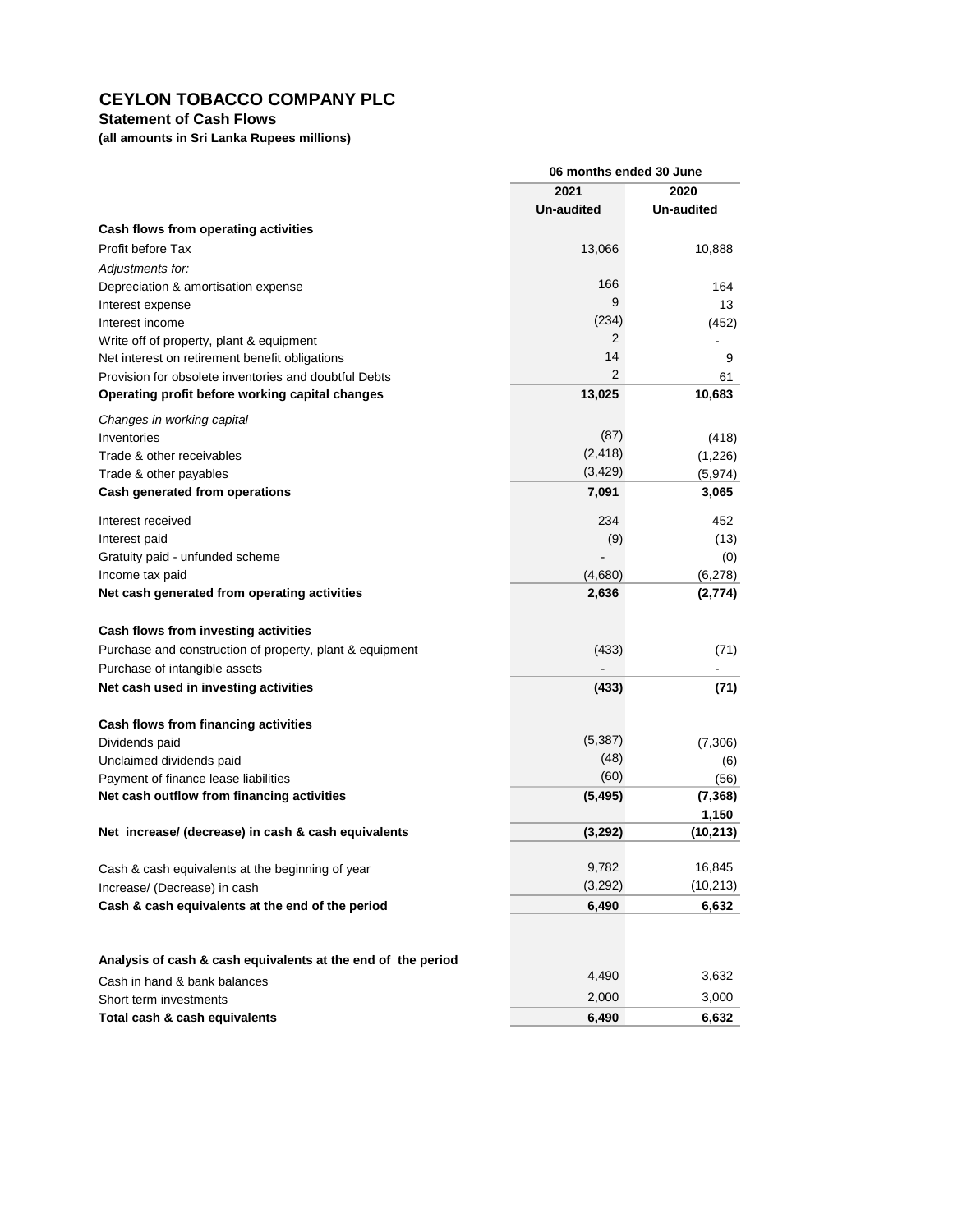#### **Notes to the interim financial statements**

#### **1 General information**

Ceylon Tobacco Company PLC is a public limited liability Company domiciled in Sri Lanka. The principal operations of the Company are manufacturing, marketing and selling cigarettes. The registered office of business is 178, Srimath Ramanathan Mawatha, Colombo 15. The ultimate holding company of Ceylon Tobacco Company PLC is British American Tobacco PLC through British American Tobacco International

#### **2 Basis of preparation**

The condensed interim financial statements of Ceylon Tobacco Company PLC are for the six months ended 30 June 2021. They have been prepared in accordance with LKAS 34 - Interim Financial Reporting. These interim financial statements have been prepared in accordance with the SLFRS

#### **3 Summary of significant accounting policies**

The accounting policies adopted are consistent with those of the previous financial year. Further, new accounting standard SLFRS 16 - Leases has been adopted in the financial statements effective from 1 January 2019.

#### **4 Comparatives**

Comparatives are provided for the same period last year and for the statement of financial position at the date 31 December 2020. Where necessary comparative figures have been reclassified to conform with the current year's presentation.

#### **5 Contingent Liabilities**

There have been no material changes to the contingent assets or contingent liabilities since the last annual reporting period.

#### **6 Events Occurring after the reporting period**

There were no material events that occurred after the reporting date that require adjustments or disclosure to the Financial Statements.

#### **7 Market Price Per share**

| For the 06 months ending 30 June, | 2021     | 2020     |
|-----------------------------------|----------|----------|
|                                   | Rs       | Rs       |
| Highest                           | 1.150.00 | 1.160.00 |
| Lowest                            | 950.00   | 875.00   |
| Last Traded                       | 954.74   | 950.70   |